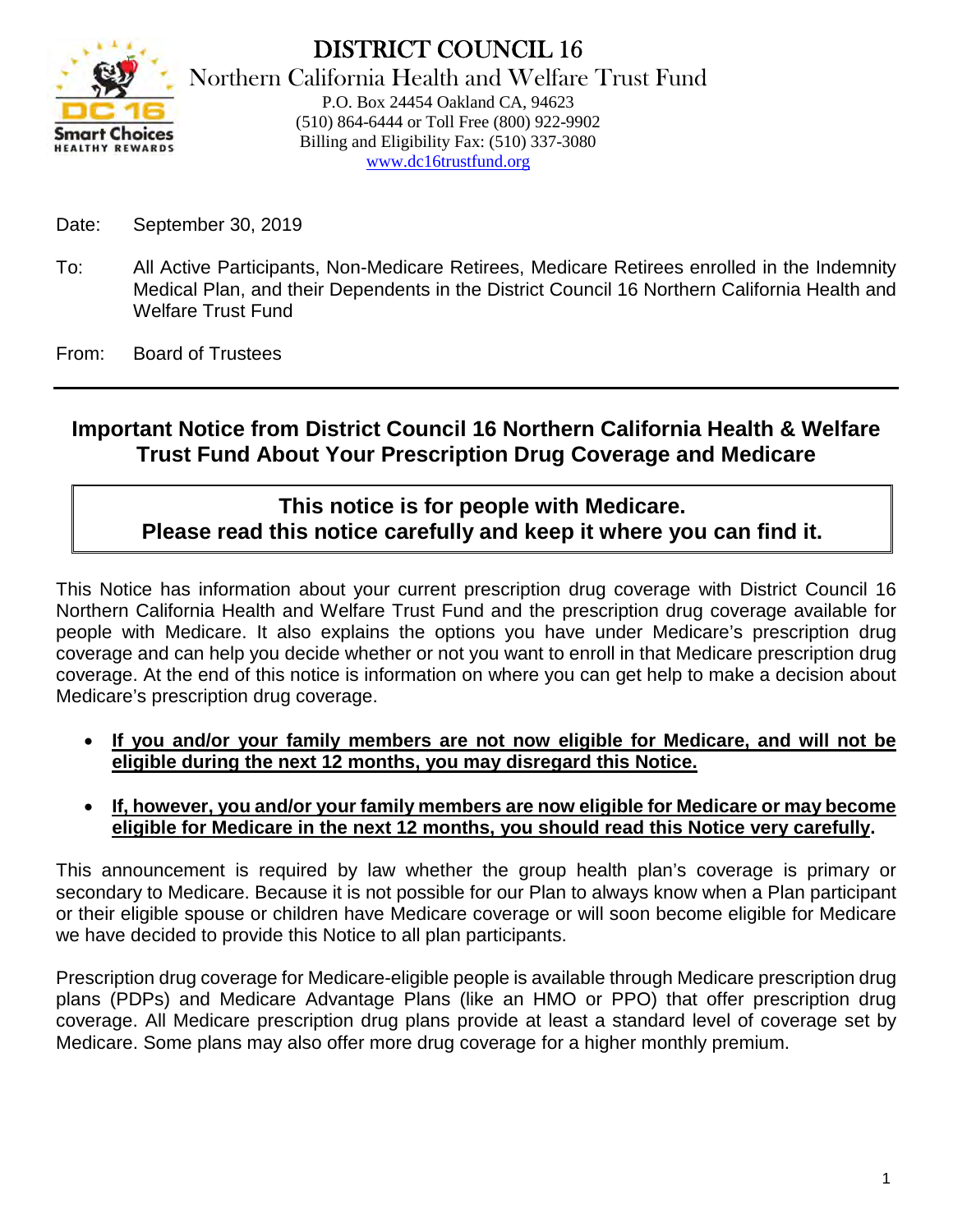**District Council 16 Northern California Health and Welfare Trust Fund has determined that the prescription drug coverage under the Indemnity Medical Plan, Kaiser Smart Choices plan, and Kaiser DHMO plan are "creditable".** 

"Creditable" means that the value of this Plan's prescription drug benefit is, on average for all plan participants, expected to pay out as much as or more than the standard Medicare prescription drug coverage will pay.

Because the plan option noted above are, on average, at least as good as the standard Medicare prescription drug coverage, **you can elect or keep prescription drug coverage under the Indemnity Medical Plan, Kaiser Smart Choice plan, or Kaiser DHMO plan and you will not pay extra if you later decide to enroll in Medicare prescription drug coverage.** You may enroll in Medicare prescription drug coverage at a later time, and because you maintain creditable coverage, you will not have to pay a higher premium (a late enrollment fee penalty).

### **REMEMBER TO KEEP THIS NOTICE**

**If you decide to join one of the Medicare drug plans, you may be required to provide a copy of this notice when you join to show whether or not you have maintained creditable coverage and, therefore, whether or not you are required to pay a higher premium (a penalty).**

### **WHEN CAN YOU JOIN A MEDICARE DRUG PLAN?**

Medicare-eligible people can enroll in a Medicare prescription drug plan at one of the following 3 times:

- when they first become eligible for Medicare; or
- during Medicare's annual election period (from October 15<sup>th</sup> through December  $7<sup>th</sup>$ ); or
- for beneficiaries leaving employer/union coverage, you may be eligible for a Special Enrollment Period (SEP) in which to sign up for a Medicare prescription drug plan.

When you make your decision whether to enroll in a Medicare prescription drug plan, you should also compare your current prescription drug coverage, (including which drugs are covered and at what cost) with the coverage and cost of the plans offering Medicare prescription drug coverage in your area.

## **YOUR RIGHT TO RECEIVE A NOTICE**

You will receive this notice at least every 12 months and at other times in the future such as if the creditable/non-creditable status of the prescription drug coverage through this plan changes. You may also request a copy of this Notice at any time.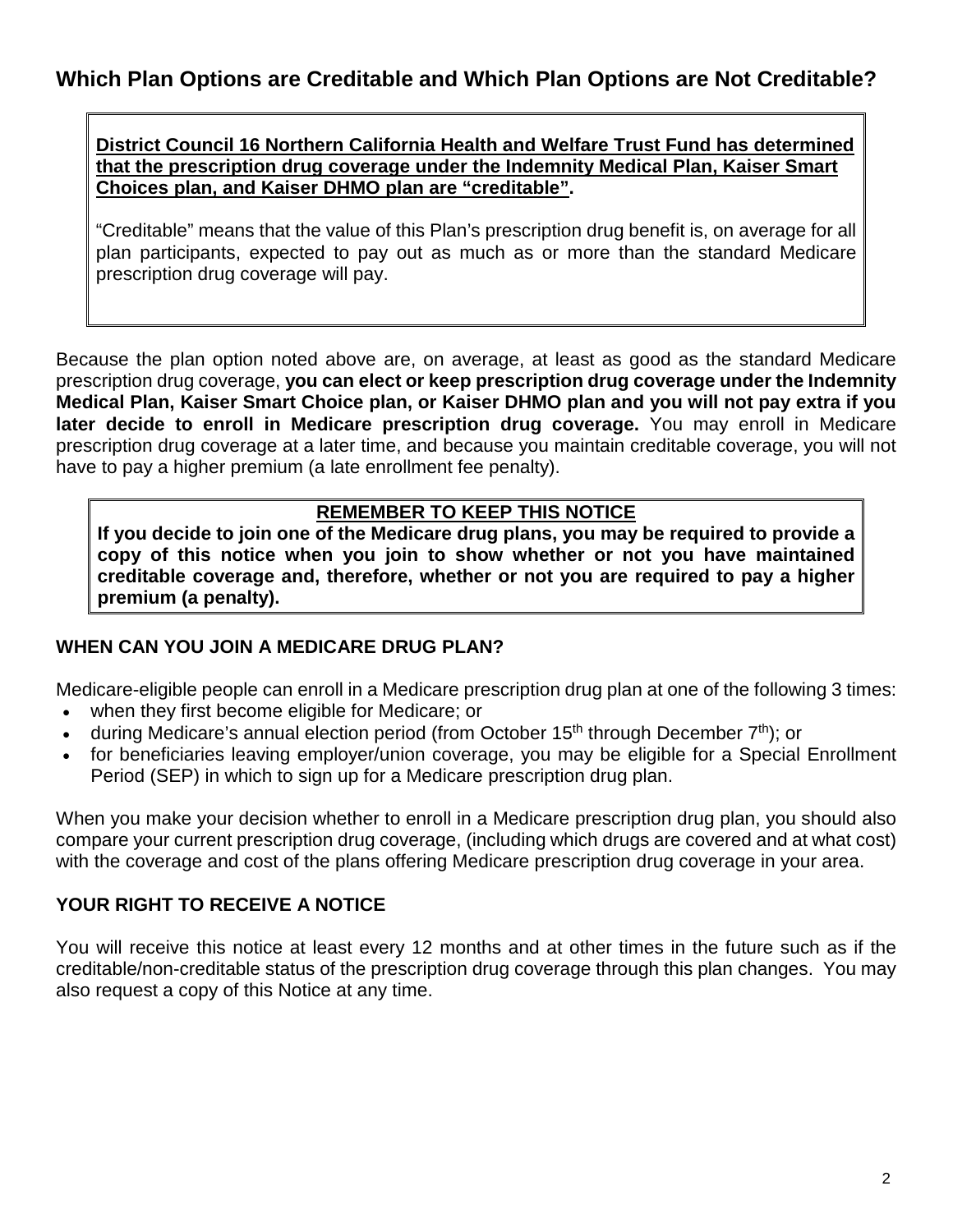#### **WHY CREDITABLE COVERAGE IS IMPORTANT (When you will pay a higher premium (penalty) to join a Medicare drug plan)**

If you do not have creditable prescription drug coverage when you are first eligible to enroll in a Medicare prescription drug plan and you elect or continue prescription drug coverage under a **noncreditable** prescription drug plan, then at a later date when you decide to elect Medicare prescription drug coverage you may pay a higher premium (a penalty) for that Medicare prescription drug coverage for as long as you have that Medicare coverage.

Maintaining creditable prescription drug coverage will help you avoid Medicare's late enrollment penalty. This **late enrollment penalty** is described below:

If you go 63 continuous days or longer without creditable prescription drug coverage (meaning drug coverage that is at least as good as Medicare's prescription drug coverage), your monthly premium may go up by at least 1% of the Medicare base beneficiary premium per month for every month that you did not have either Medicare prescription drug coverage or coverage under a creditable prescription drug plan. You may have to pay this higher premium (the penalty) as long as you have Medicare prescription drug coverage.

For example, if 19 months pass where you do not have creditable prescription drug coverage, when you decide to join Medicare's drug coverage your monthly premium will always be at least 19% higher than the Medicare base beneficiary premium. Additionally, if you go 63 days or longer without prescription drug coverage you may also have to wait until the next October to enroll for Medicare prescription drug coverage.

## **WHAT ARE MY CHOICES?**

You can choose any **one** of the following options:

| <b>Option 1</b> | • You can select or keep your current medical and prescription drug<br>coverage through District Council 16 Northern California Health and<br>Welfare Trust Fund and you do not have to enroll in a Medicare<br>prescription drug plan. |
|-----------------|-----------------------------------------------------------------------------------------------------------------------------------------------------------------------------------------------------------------------------------------|
|                 | • You will continue to be able to use your prescription drug benefits through<br>District Council 16 Northern California Health and Welfare Trust Fund.                                                                                 |
|                 | You may, in the future, enroll in a Medicare prescription drug plan during<br>$\bullet$<br>Medicare's annual enrollment period (during October 15 - December 7 of<br>each year).                                                        |
|                 | As long as you are enrolled in creditable drug coverage you will not have<br>to pay a higher premium (a late enrollment fee) to Medicare when you do<br>choose, at a later date, to sign up for a Medicare prescription drug plan.      |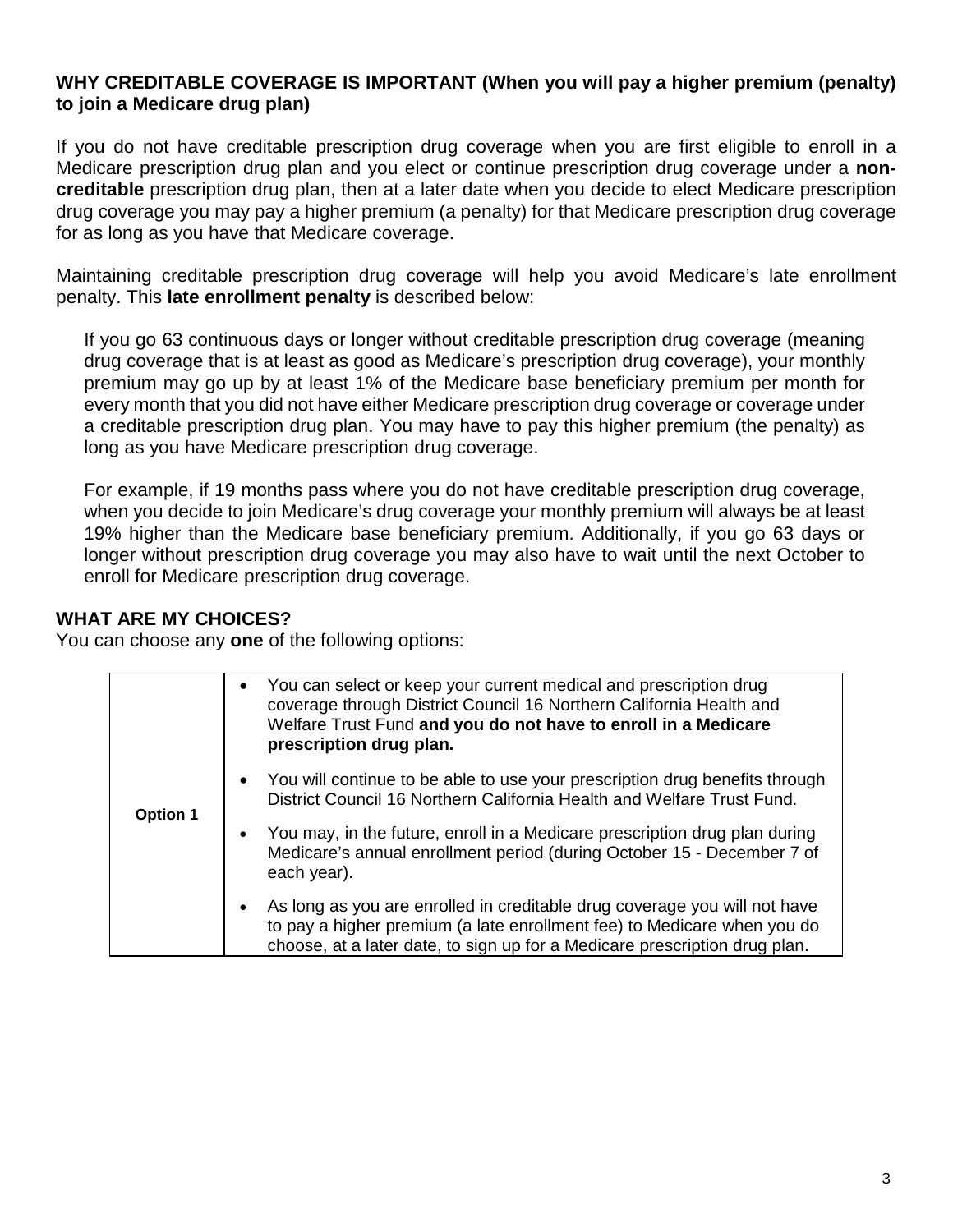| <b>Option 2</b> | You can select or keep your current medical and prescription drug coverage<br>through District Council 16 Northern California Health and Welfare Trust<br>Fund's Indemnity Medical Plan and also enroll in a Medicare prescription<br>drug plan. If you enroll in a Medicare prescription drug plan you will need to<br>pay the Medicare Part D premium out of your own pocket.<br>Your current coverage pays for other health expenses in addition to<br>prescription drugs. If you are enrolled in the Indemnity Medical Plan, Kaiser<br>Smart Choices plan, or Kaiser DHMO plan and you enroll in a Medicare<br>prescription drug plan, you and your eligible dependents will still be eligible to<br>receive all of your current health and prescription drug benefits.<br>Having dual prescription drug coverage under this Plan and Medicare means<br>that you will still be able to receive all your current health coverage and this<br>Plan will coordinate its drug payments with Medicare, as follows:<br>for Medicare eligible Retirees and their Medicare eligible<br>Dependents, Medicare Part D coverage pays primary and this group<br>health plan pays secondary.<br>for Medicare eligible Active Employees and their Medicare eligible<br>$\bullet$<br>Dependents, this group health plan pays primary and Medicare Part<br>D coverage pays secondary.<br>Note that each Medicare prescription drug plan (PDP) may differ. Compare<br>coverage, such as:<br>PDPs may have different premium amounts;<br>PDPs cover different brand name drugs at different costs to you;<br>PDPs may have different prescription drug deductibles and different<br>drug copayments;<br>PDPs may have different networks for retail pharmacies and mail<br>$\bullet$<br>order services. |
|-----------------|------------------------------------------------------------------------------------------------------------------------------------------------------------------------------------------------------------------------------------------------------------------------------------------------------------------------------------------------------------------------------------------------------------------------------------------------------------------------------------------------------------------------------------------------------------------------------------------------------------------------------------------------------------------------------------------------------------------------------------------------------------------------------------------------------------------------------------------------------------------------------------------------------------------------------------------------------------------------------------------------------------------------------------------------------------------------------------------------------------------------------------------------------------------------------------------------------------------------------------------------------------------------------------------------------------------------------------------------------------------------------------------------------------------------------------------------------------------------------------------------------------------------------------------------------------------------------------------------------------------------------------------------------------------------------------------------------------------------------------------------------------------------------------------|
| Option 3        | You can drop your current medical and prescription drug coverage through<br>District Council 16 Northern California Health and Welfare Trust Fund's<br>Indemnity Medical Plan and instead enroll in a Medicare prescription drug plan.<br>If you are enrolled in the Indemnity Medical Plan, Kaiser Smart Choices plan,<br>or Kaiser DHMO plan and you drop coverage for yourself, you will lose<br>coverage for your spouse and dependents.<br>You may not drop just the prescription drug coverage under this plan. That<br>is because prescription drug coverage is part of the entire medical plan.<br>You will need to pay the part D premium out of your own pocket.                                                                                                                                                                                                                                                                                                                                                                                                                                                                                                                                                                                                                                                                                                                                                                                                                                                                                                                                                                                                                                                                                                               |